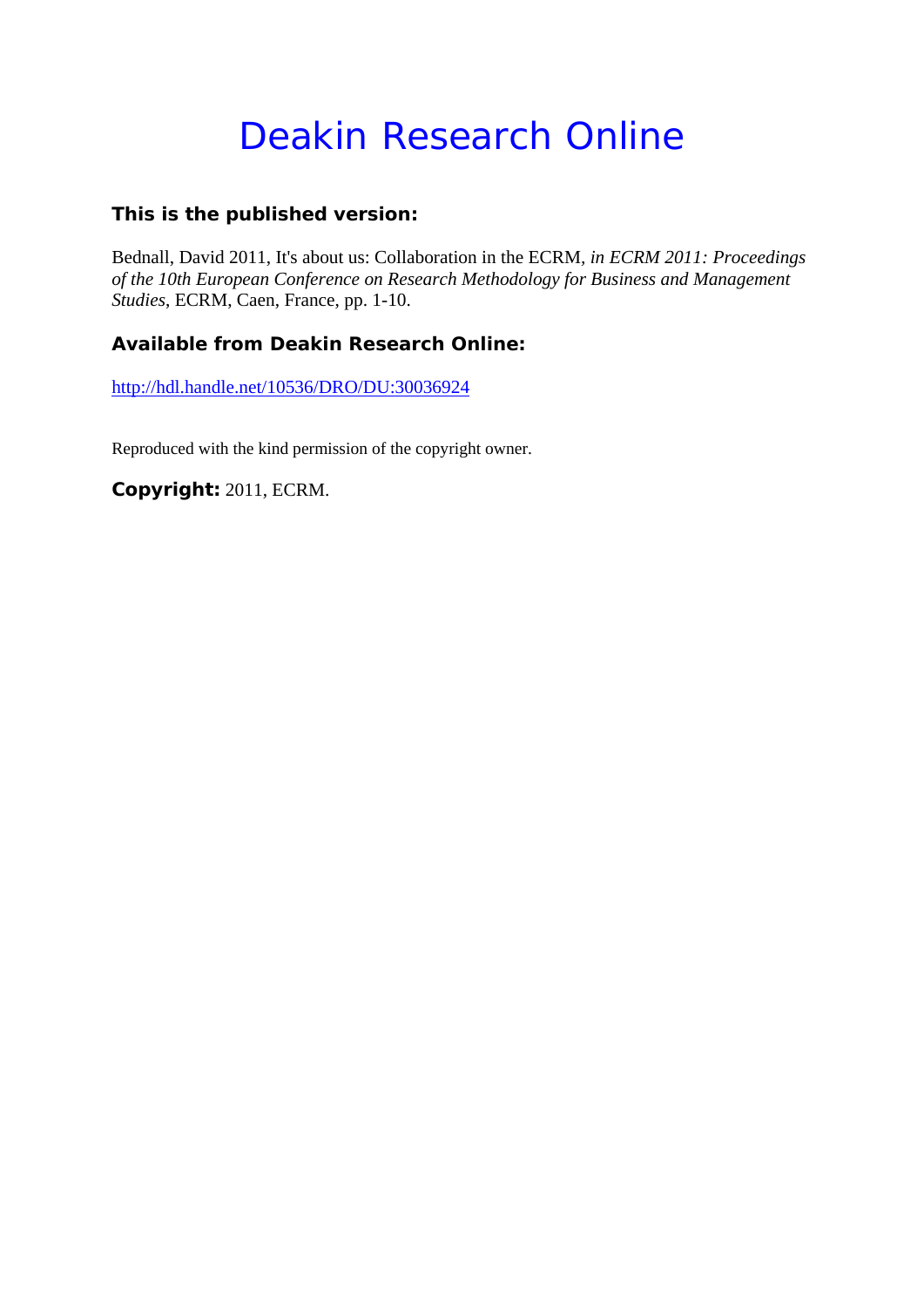## **It's about us: Collaboration in the ECRM**

## **Introduction**

I once went to a conference in Queensland, a sunny state in Northern Australia. The opening address was delivered by the local minister for roads in the Queensland government. Addressing the august and attentive audience, he looked around and pointed to the glorious sunshine and glittering swimming pool we could all see outside. "What," he thundered, "are all you silly bastards doing sitting in here when you could be outside enjoying that? Well anyway, have a good conference." That was his total invited address. Hopefully mine will make at least as much sense.

So why are we sitting here when we could be enjoying Caen and Normandie? A blessed relief from the work pressures back home, travel to interesting places and the company of good friends – these are good reasons to attend ECRM.

But we have more serious purposes  $-$  to gain new ideas, to test our own and to identify opportunities to collaborate. I would not be here if it weren't for my collaborative colleagues, Marie Ashwin and Alan Hirst, who have very kindly made me very welcome in their research networks.

We take it as axiomatic that collaboration is desirable and useful to our research careers. But what are the arguments in favour of collaboration and which are against? Well, here are some suggestions in favour of research collaboration. Wray (2002) claims that collaboration occurs because teams are better able to access scarce resources needed by researchers. Indeed if you are building the large hadron collider at a cost of \$7.5 billion Euros, that may make sense. May I suggest that in our domain, research projects are not funded at that level. And indeed Wray shows that physical sciences have higher rates of collaboration than the social sciences. But even here he showed that around 75% of papers in cognitive psychology were co‐authored. When I looked at the 2010 editions of the *European Journal* of *Marketing* I found 85% of the 81 papers were co-authored. In contrast, of the 40 papers in the *European Management Journal* 68% were co‐authored. So collaboration is rife, though variable, in European business research too. But multi‐million, let alone multi‐billion projects, are not a plausible explanation for our collaborative efforts in business research. We're cheap!

In fact, Wray suggested there were five main reasons for collaboration. First, collaboration is said to increase the quality of research. Certainly teams have the opportunity for on-going internal peer review, plus the ability to expand the pool of expertise in areas like analysis or subject matter knowledge. Wray presents some evidence that multi‐author articles are disproportionately often cited compared with their lone (or is that lonely?) authored papers.

Second, Wray observes that collaboration opens opportunities not available to individuals. Grants can be shared and data can be collected in the many locations of the co-authors either within or without Europe. Thagard (1997) claims that collaboration increases "explanatory" coherence – in other words, knowledge is gained by authors workshopping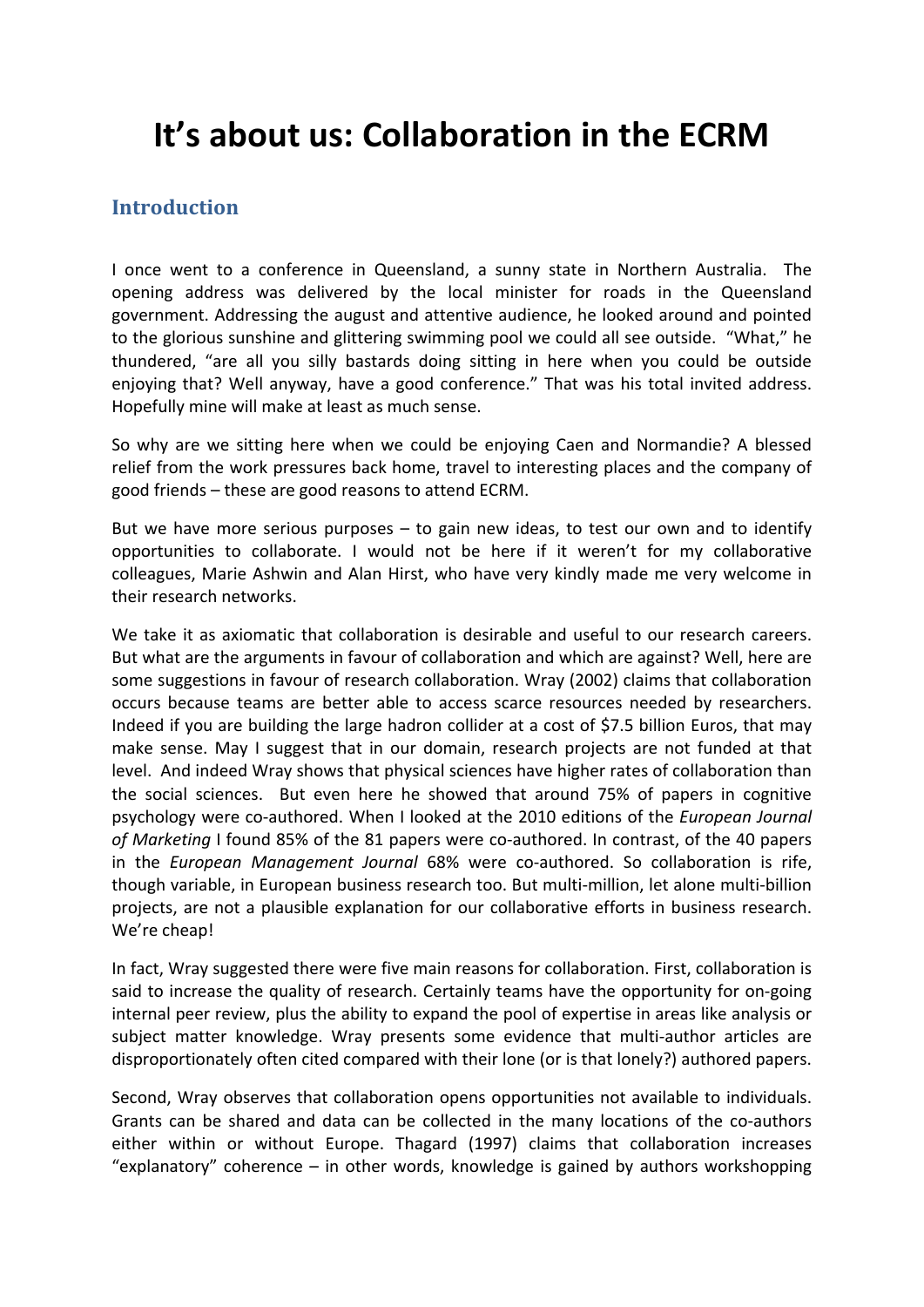findings and spurring each other on to better and more insightful concepts and theories. Thagard's paper amusingly was published in the journal *Noûs –* surely a multilingual play on words indicating both knowledge and collaboration*.*

Third, says Wray, the findings in multi‐authored papers are more likely to be remembered, both because there are more memories around and also because the more the outcomes are discussed the better embedded in memory they become … and probably more often cited and the more often noted in textbooks.

Fourth, collaboration seems to lead to greater productivity among researchers. Those with the most collaborations were typically more successful in their careers. Wray also claimed that collaboration has accelerated the growth in knowledge. Enabling technologies such as the internet and electronic journal databases give support to that view. Wray noted the emergence of "invisible colleges" of colleagues who typically work together, form specialisations and get many papers out. But in business research, more than three authors is considered uncommon, unlike the physical sciences who typically include many more authors on shorter papers. Collaboration is also affected by reward schemes in academic institutions. In my university, we originally computed research outputs by dividing each individual's share of publications. Single authorship meant a 100% share. Including other authors who only had a peripheral role diminished share and hence militated against collaboration. Now every collaborator gets to count each publication as their own – encouraging collaboration and larger teams.

Fifth and finally, Wray notes the role collaboration plays in encouraging the development of new researchers who join established teams. I suspect in business research, this is less common than in physical sciences where programs of research are on a grander and longer time scale. Wray observed that collaborative teams tended to persist where researchers were epistemic equals, that is, the main players overall made a similar contribution to knowledge. That stands to reason, people who are, to use a vulgar term, parasitic of the work of others may find themselves excluded from teams.

Wray also pointed to some risks with collaboration. The first is the diffusion of responsibility for knowledge development. He also talked about the demotivating effect that collaboration can have on some individuals in teams. We only have to see what happens when we give our students group assignments to see these processes at work. The Voice Group (2008), a research consortium that uses that title, not individual author names and who are active in qualitative marketing research note the stresses caused by the politics and emotions of teamwork. You put three or more humans together, I suggest, and such fraught outcomes are likely. They require good management and leadership skills by those in the role of being first among equals. Wray also points to a bias among funding agencies towards greater levels of collaboration. In 2009 five of us applied for a FP7 grant from the European Union. I was staggered that one of the criticisms of our application that was that the collaboration "only" involved researchers in five countries in the EU – an example of this "more must be better" way of thinking.

Next, Wray points to the danger that the "invisible colleges" become more like the college of cardinals – reserving power and funding to themselves, thus making it harder for outsiders to join the college club and get funding. I certainly see elements of this in my own country's grant funding system where past "reputation" makes or breaks a grant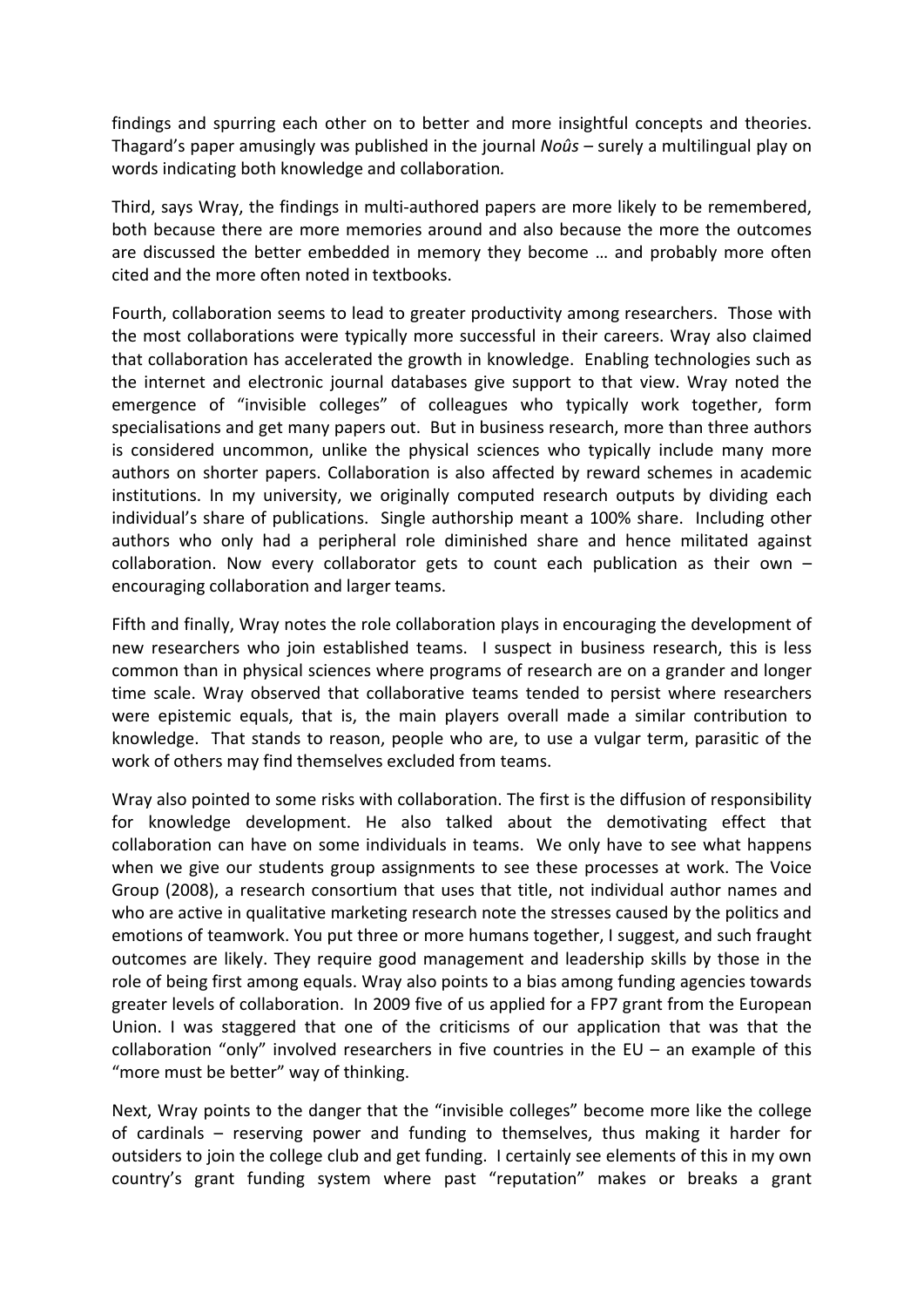application. Undoubtedly you also see this in your systems. For example, Mattsson (et al., 2010) noted that most of the EU FP7 funding in life sciences goes to collaborative groups, but they tend to be geographically adjacent and to exclude non‐European countries.

So given these issues, what patterns of collaboration can we observe within the ECRM? I want to share with you an analysis we have made of ECRM 2010 and 2011. Who works with whom? What countries partner? It's a European conference – so what about interlopers like me from outside its boundaries? Is there evidence of recidivists (or is that re-conference ists ) who return to the scene of past crimes (that is, past conferences)? Let's have a look at what we can find.

## **Papers and Posters 2010 and 2011**

First, let's examine some basic data. This is based on the first three authors. Apologies, I have left out authors four and beyond – though this was rare anyway. This is a neat conference, just 75 papers and posters spread over two days. But a big difference this year is fewer authors for the papers, suggesting a decline in collaboration since last year.

#### **Author Honour Roll**

Yes, we have re‐conference‐ists. Of the three first authors on any paper, the Honour roll shows only 20 names that appear in both years. Now some may attend and not present. Is this a typical pattern? If so, do people attend to find collaborators, then work with them away from the conference? Would we like to have the same people back each year?

#### **Gender**

Of the authors, the majority are female with no clear bias as to who is first or second author.

## **Methodology**

Here is a view of "methodology" defined as the philosophy of inquiry. We only have data from 2010, but 2011 looks similar. Largely this is a qualitative conference, but positivists and mixed methodologists like me are allowed in too.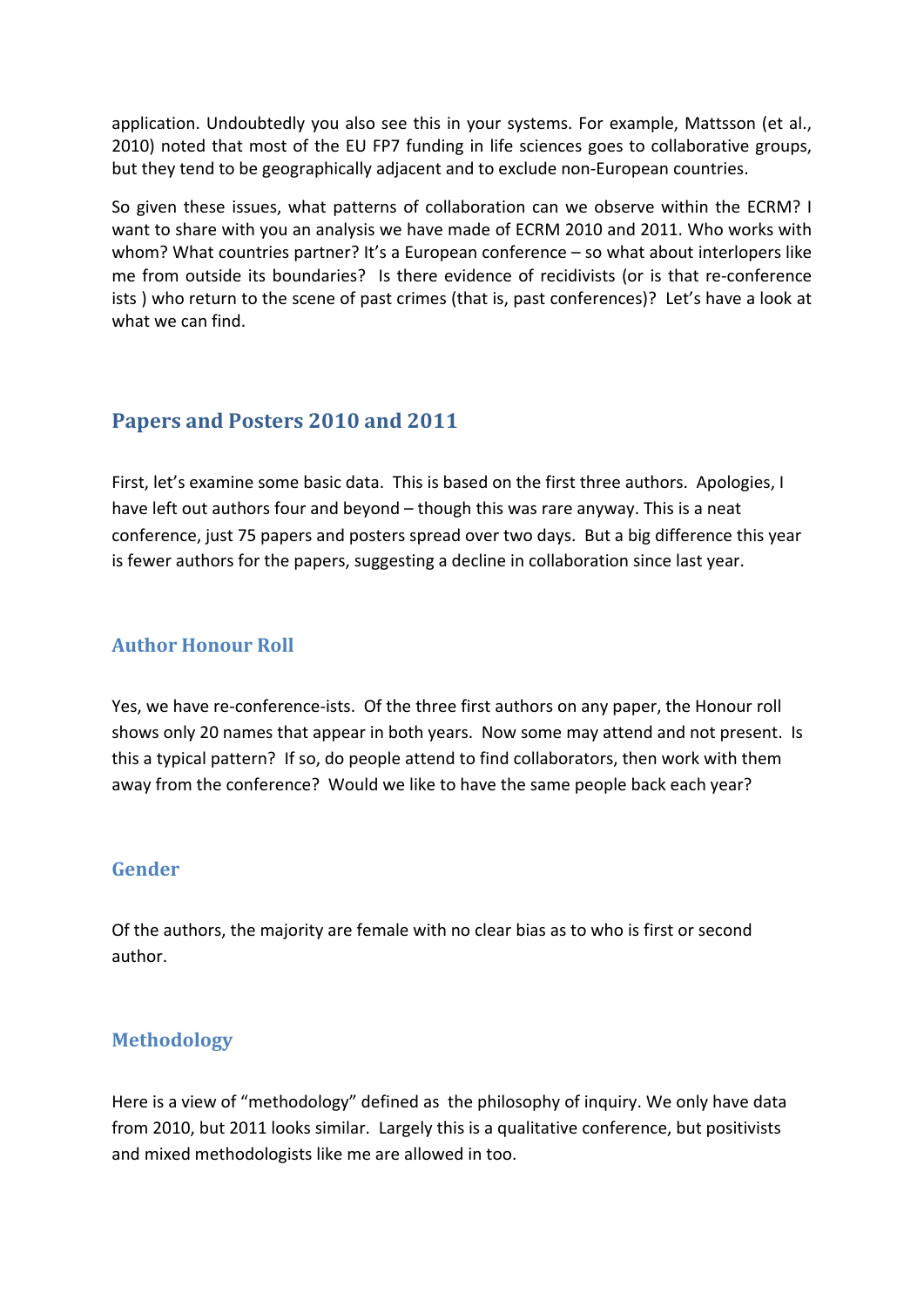#### **Qualitative Methods**

Here are the qualitative methods used. Again, we only have data for 2010. Case studies and individual in‐depth interviews predominate. But we also see some use of projective and elucidation techniques, like photo sorts.

#### **Quantitative Methods**

Here are the comparable data for quantitative methods. Surveys dominate, but other papers also focus on analysis techniques. There are few experiments.

#### **Other Methods**

Quite a few papers are conceptual and others subscribe to mixed methods. A few are about matters epistemological and methodological.

#### **Keywords**

We found over 200 keywords used in 2010. I have enclosed them in the Word file that accompanies this address if you would like to see them.

## **Collaboration**

#### **Collaboration 2010 & 2011**

Now let's look at collaboration more directly. Of the 148 papers, nearly half are sole authored. This is a surprisingly high figure to me, especially if you look at social science journal articles where I guesstimate this would be no higher than 10 to 15 percent. Perhaps ECRM functions as a sort of "speed dating" service where you out on display what you have to offer to prospective partners – or should I use some other equally egregious metaphor? Or perhaps some authors are proudly single?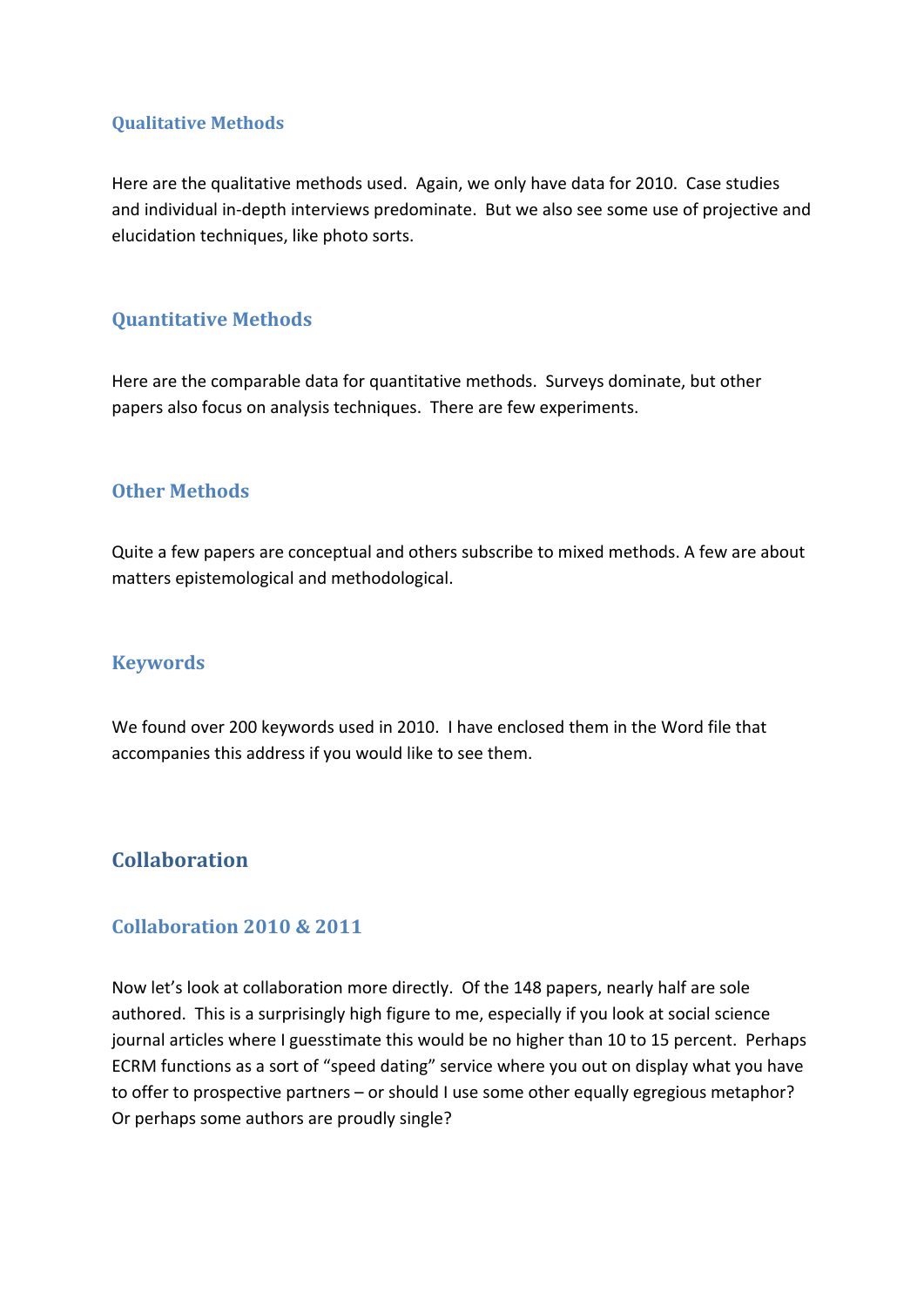Hopefully what is going on here is actually innovation – ECRM offers a forum to test new ideas and approaches. Certainly when we read the ECRM papers we see some quite radical methods and methodologies.

More research is needed here, don't you think?

#### **Region of Authors**

Well, this is a European conference, that's what you would expect, with a slightly higher proportion of European authors this year than last.

#### **Top Ten Countries**

Now we get a rather different view of the ECRM. The UK dominates, followed by Australia. With Malaysia, South Africa, India and the USA where much or all of the language of instruction is English, this presents a very Anglo view of ECRM. I'm a UK citizen, but live in Australia. It's wonderful to be welcomed here, but where are all the other Europeans? Are we missing on the opportunity to mix minds, metaphors and methods?

To take a myopic perspective for a moment, there is a downturn in Australian participation this year at the very time when (for Australians) the Australian \$ exchange rate is at historical highs against the Euro. Alas, Australia has just suffered its equivalent of the RAE, called ERA (Excellence in Research Australia) which has led to many universities banning conference papers and penalising staff for submitting them. So what universities will now fund is crucial to the survival of ECRM and like conferences. In Europe, we have seen Business Schools slashing funding for business research and conferences.

So what is the value of ECRM to us personally and our universities? Can we protect its future?

#### **Two Author Collaboration**

The chart lists the country of the first author. We see overwhelmingly that when collaboration occurs, it is within the same country. However, there is more cross‐ institutional collaboration. So are these people who have previously worked together, then moved on – or is there some other mechanism? We don't know.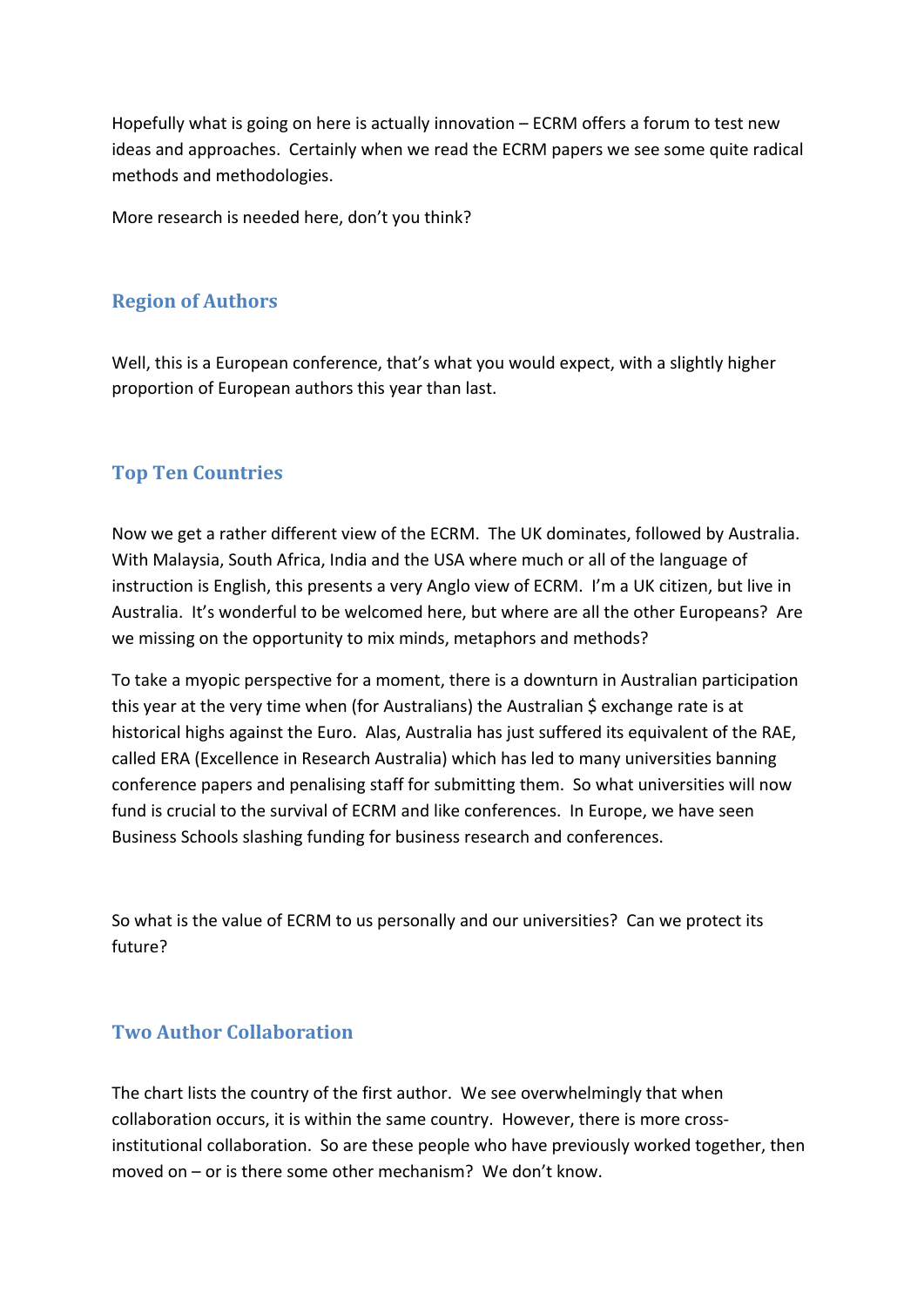#### **Three or More Collaboration**

Mainly collaboration occurs in house and in the same country. Perhaps it is too difficult to organise otherwise when the numbers get large.

## **What Might we Collaborate About?**

We wanted to look at key themes and concepts used in the conference. I took the abstracts from 2010 and the paper and poster titles from both 2010 and 2011. The 2011 abstracts were not available, so there is a natural bias to 2010 in the results I'll show you. Before I did the analysis, I removed obvious words like "research" and "this paper" as they contribute little extra information in this context.

I used Leximancer software. This is an inductive analysis procedure that looks for the proximity between key words and concepts, creating an interesting visual map.

Let's see what happened.

## **The ECRM Concept Map**

Key organising themes are shown on the left. Essentially "data" connects to all the other themes, whereas the further you go down the list, the fewer the connections.

Evidently we are interested in our raw data as well as our methods to collect and analyse it. We are in the business domain and interested in work and organisations. Consumers and non‐profits do not get much attention. Finally there is a strand about teaching research to higher degree by research students.

#### **Include More Minor Themes**

That's more detail here, but it is harder to interpret.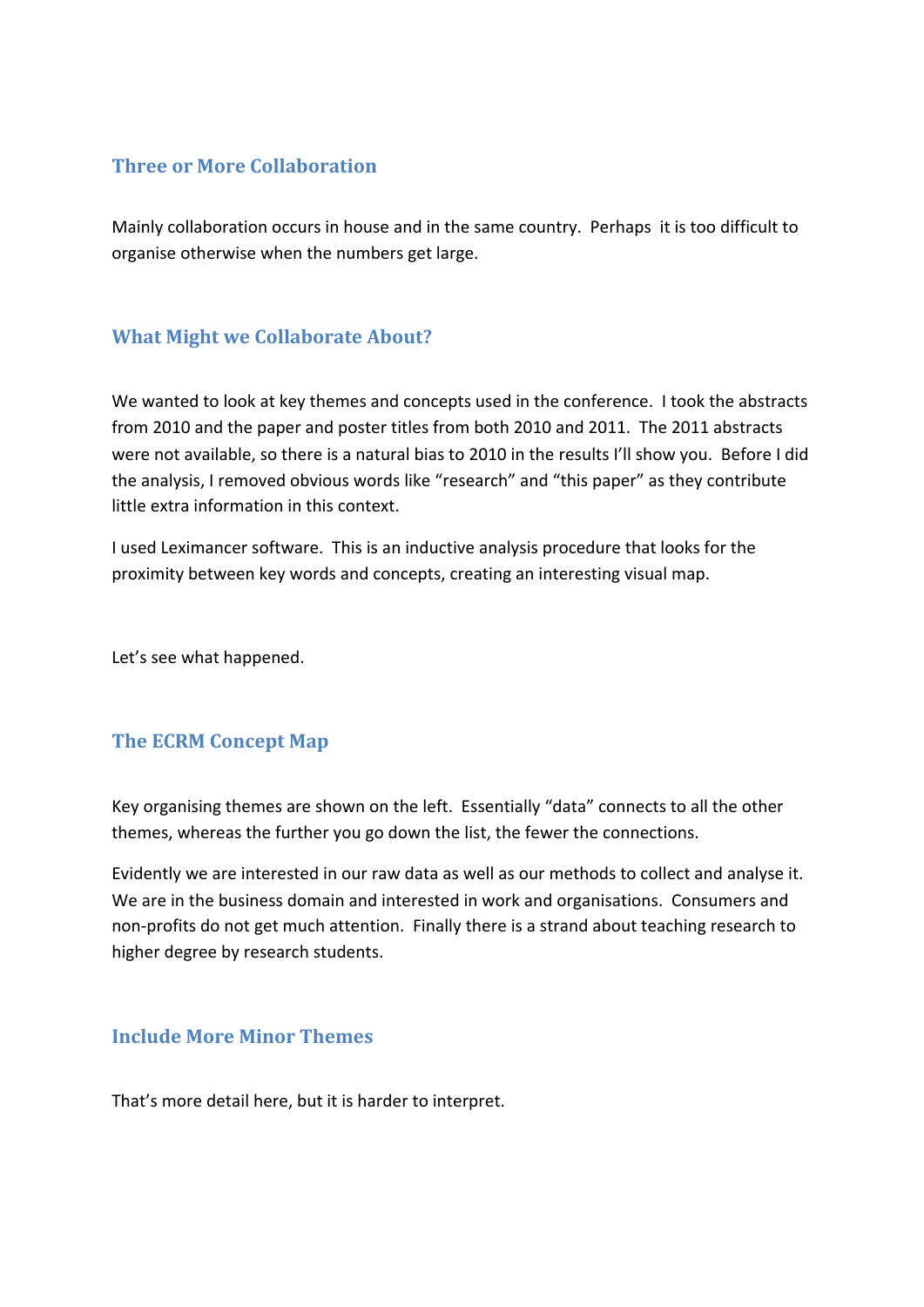## **Concepts**

Another way to look at the data is to focus on the concepts – basically these are subservient to the main themes and mostly connected to a single theme. As you might expect, there is a lot of emphasis on method and techniques here – after all, this is the ECRM! Other parts are about substantive topics – business and organisations are prominent among them.

## **Concept Cloud**

Concept clouds are now common, with the bigger the font the more important the theme. Concepts are clustered around the theme. This is another viewpoint of the same data.

So having seen all this, we should now be armed with knowledge of what is presented at ECRM, the specific topics of interest and the methodologies of preference. So what does this mean for the future of collaboration?

## **Future Collaborations at ECRM**

We know from the work of Wray and others that collaboration is efficient in terms of outputs and helps build citations and careers.

But we also see at ECRM that the potential for collaboration is mostly untapped. This is especially so between countries. Even cross‐institutional collaboration could be better. There are people out there interested in what you are doing and willing to work with you! Some of them are in this room as I speak. I suggest to the 2012 organisers at the University of Bolton organisers that they consider ways to foster collaboration and reunions of past participants.

Let's do some simple maths. Assume 90 participants at ECRM. That gives us 4005 possible pairs of collaborators in teams of 2. And if you can manage teams of 3, there are 117,000 possible teams. If each team produced just one paper there would be thousands of academics beating down the door wanting to be a part of the action at ECRM!

Well maybe no quite so many papers will be produced, but I do urge you to seek out and listen to all the wonderful ideas your colleagues have to offer, form academic liaisons and multiply. It's interesting, it's fun and it's immensely rewarding.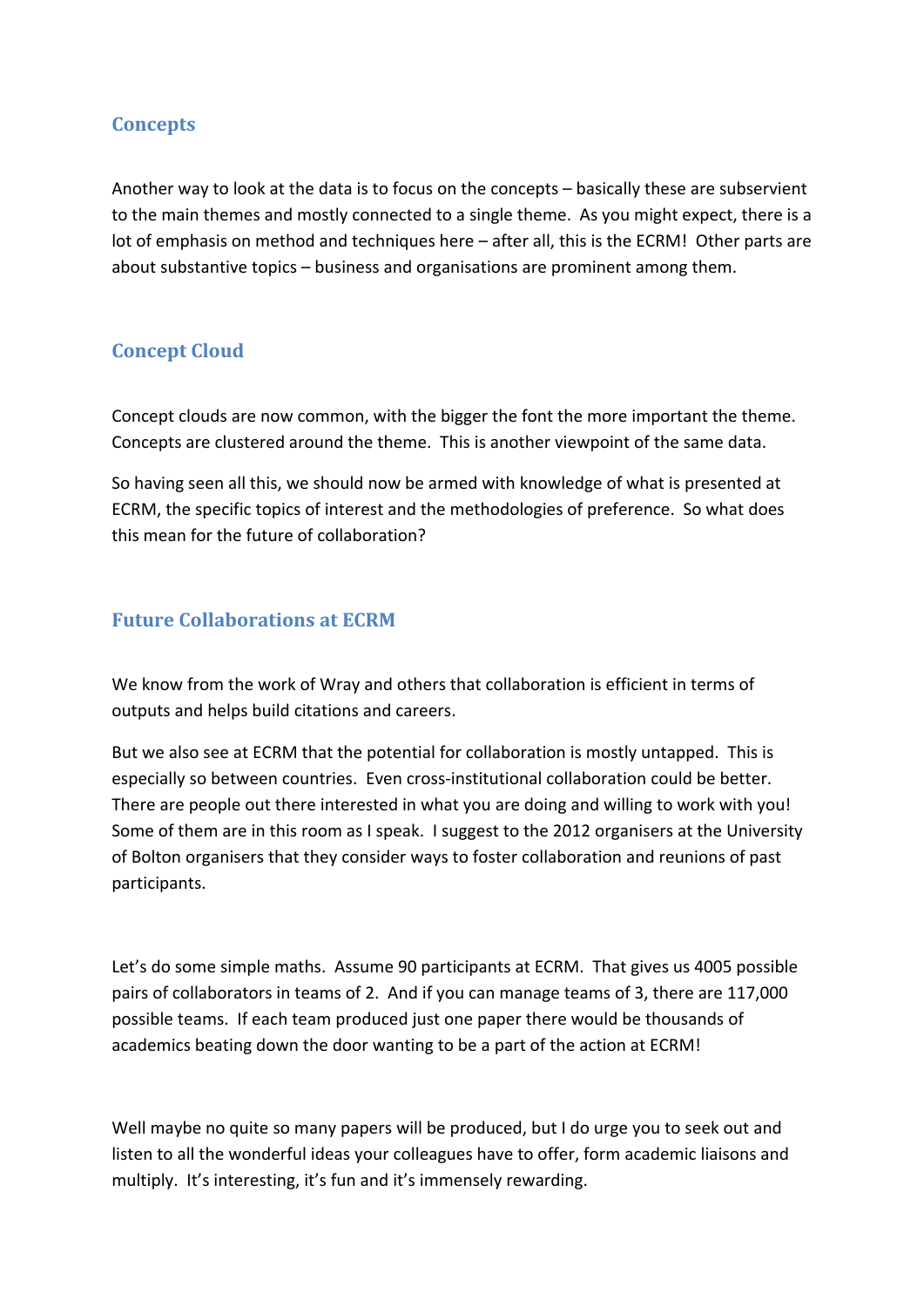And above all else enjoy everything that ECRM and Caen has to offer!

## **References**

Mattsson, P., Laget, P., Vindefjard, A.N. & Sundberg, C.J. (2010). What do European research collaboration networks in life sciences look like? *Research Evaluation*, 19(5), 373‐384.

The VOICE Group. (2008). Reflections on collaboration in interpretive consumer research. *Qualitative Market Research: An International Journal*, 11(2), 147‐165.

Thagard, P. (1997). Collaborative knowledge. *Noûs*, 31(2), 242‐261.

Wray, K.B. (2002). The epistemic significance of collaborative research. *Philosophy of Science*, 69(1), 150‐168.

## **Acknowledgements**

I thank Elizabeth Bednall for her great work in coding the conference outputs.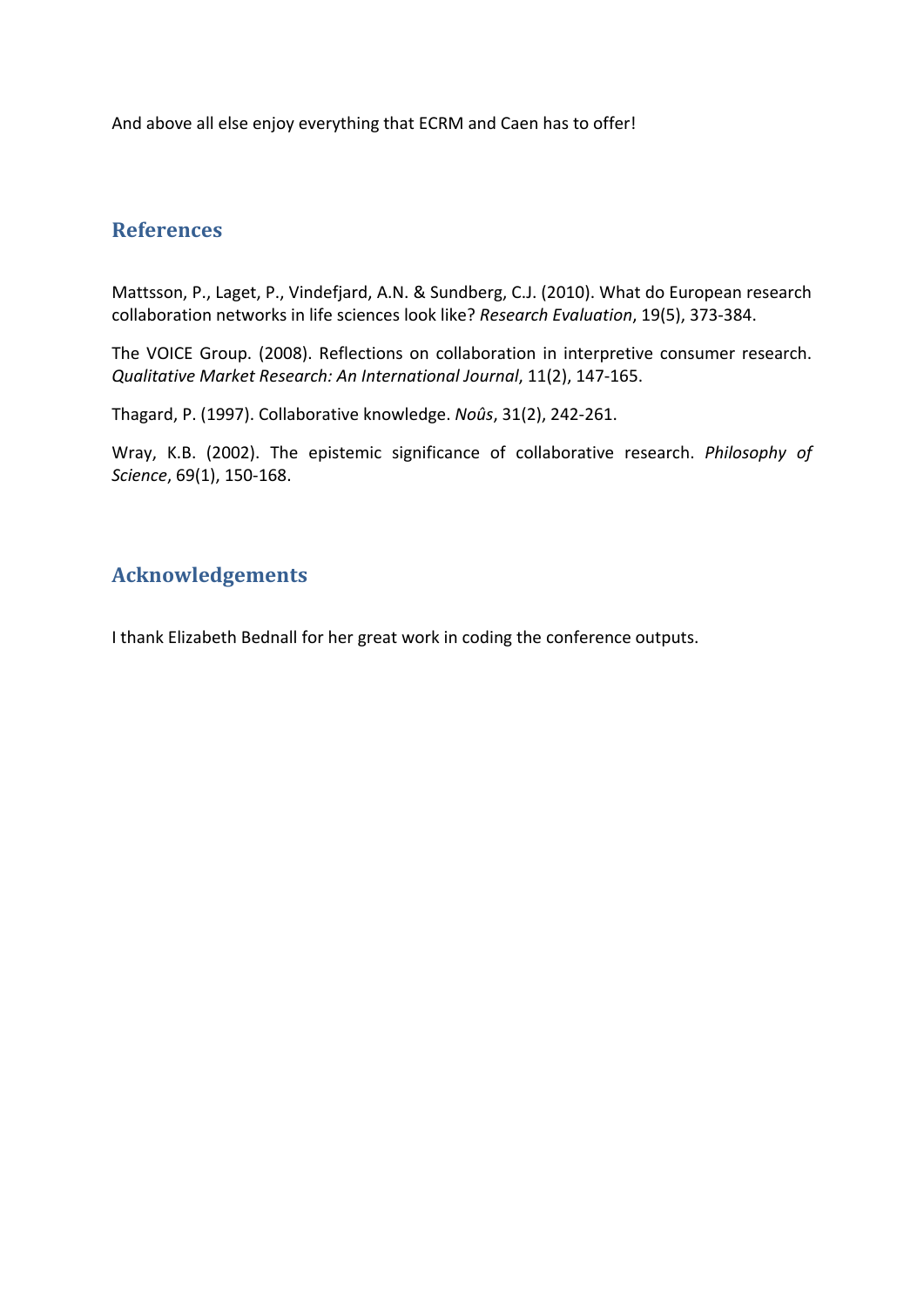## **Keywords ECRM Conference 2010**

| accounting<br>conservatism | demand analysis     | household survey       | new method        | <b>REF 2013</b>     |
|----------------------------|---------------------|------------------------|-------------------|---------------------|
| action research            | dental services     | <b>ICT</b>             | non response      | reflective thinking |
| actor network              | dialogism           | individual cultural    | novice researcher | relationship        |
| theory                     |                     | values                 |                   | quality             |
| adaptive conjoint          | dignity             | individual growth      | observation       | repurchase          |
| analysis                   |                     | modelling              |                   | intention           |
| aerospace                  | disabilities        | <b>INDSERV</b>         | on line research  | research design     |
| industry                   |                     |                        |                   |                     |
| arts based                 | ebook               | induction              | ontology          | Research            |
| research                   | management          |                        |                   | interviews          |
| asessment tool             | economy             | information            | organisational    | research mentors    |
|                            |                     | systems                | behaviour         |                     |
| Assessment of              | ecotourism          | information            | organisational    | research method     |
| data collection            |                     | systems                | capability        | selection           |
| methods                    |                     | development            | development       |                     |
| Autobiography              | effectuation        | innovative             | organisational    | Research            |
|                            |                     | teaching methods       | change            | methodology         |
| Autodriving                | effort reward       | interaction            | organisational    | research methods    |
|                            | imbalance           | environment            | climate survey    |                     |
| automative and             | elearning           | interaction maps       | organisational    | resect              |
| aerospace                  |                     |                        | learning          |                     |
| industry                   |                     |                        |                   |                     |
| B2B                        | emanctionipa        | intervention           | organisational    | rich pictures       |
|                            |                     |                        | structure         |                     |
| balanced                   | emergence           | intuition              | organisations     | safety culture      |
| scorecard                  |                     |                        |                   |                     |
| behavioural                | employer            | involvement            | paper survey      | safety intevention  |
| intervention               | satisfaction        |                        |                   |                     |
| best practice in           | employment          | $\mathsf{I}\mathsf{T}$ | path analysis     | secret data         |
| business                   | relationship        |                        | model             |                     |
| <b>Blogs</b>               | enterprise          | job satisfaction       | perceived         | semiotics           |
|                            | systems             |                        | research          |                     |
|                            |                     |                        | proficiency       |                     |
| business angels            | entrepeneurship     | job selection          | phenomenology     | sensitizing         |
|                            |                     | criteria               |                   |                     |
| business ethics            | entrepreneurial     | knowledge              | philosophy        | shopping            |
|                            | marketing           |                        |                   | decisions           |
| business                   | environment         | learning styles        | photo elicitation | Skype/VolP          |
| research                   |                     |                        |                   |                     |
| business takeover          | epistemology        | longitudinal           | pictograms        | small business      |
| businning ness             | ethnographic        | luxury brands          | pilot studies     | small to medium     |
| planning                   | interview           |                        |                   | enterprises         |
| <b>CAQDAS</b>              | ethnography         | luxury consumer        | place branding    | <b>SMEs</b>         |
|                            |                     | behaviour              |                   |                     |
| card game                  | evaluation          | management and         | post graduate     | social              |
| methodology                |                     | IT                     | education         | phenomena in        |
|                            |                     |                        |                   | business            |
| card sorting               | evaluation criteria | mandatory              | post graduate     | social research     |
|                            |                     | disclosure             | students          |                     |
| case study                 | experiential        | marketing              | power relations   | social semiotics    |
|                            | learning            | strategy               |                   |                     |
|                            |                     | management             |                   |                     |
| case study                 | external validity   | <b>MCDM</b>            | practice based    | statistical tools   |
| research                   |                     |                        | research          |                     |
| Categorisation             | factors'            | mental health          | primary data      | story telling       |
|                            | constraints         |                        |                   |                     |